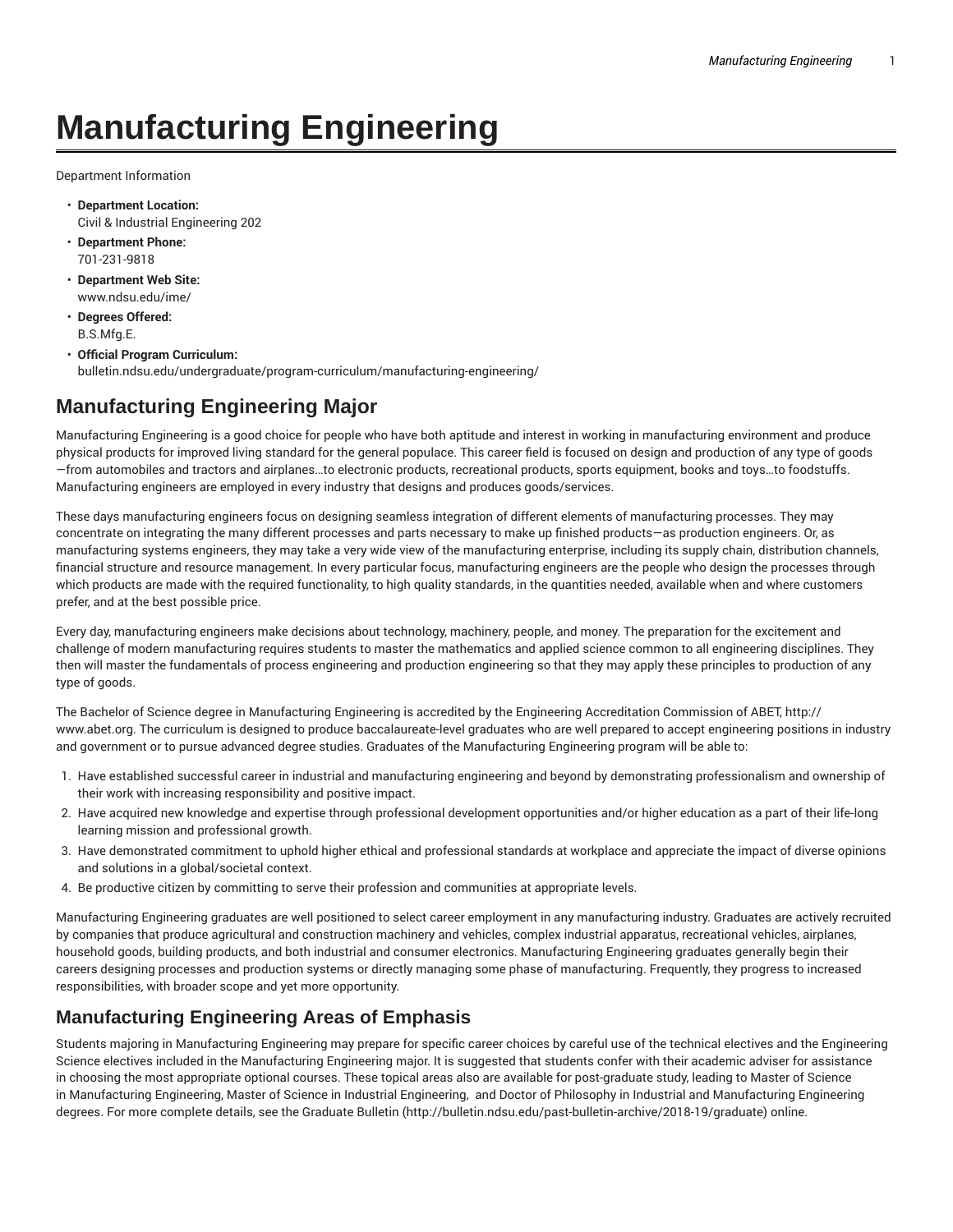#### **Selective Admission**

The Department of Industrial and Manufacturing Engineering has a selective admission policy. To be admitted to the Manufacturing Engineering program, freshman applicants must have a minimum high school GPA of 2.5 and a composite ACT score of 21 or higher. Transfer students, whether from another university or from another department at NDSU, must have an institutional grade point average of at least 2.30.

### **Manufacturing Sequences for Non-Majors**

Most industrial enterprises engage in the production of some sort of goods in some way and to some degree. Students majoring in other disciplines can enhance their career value by expanding their knowledge of process engineering and production engineering. For students majoring in other engineering disciplines or in the agricultural or physical sciences, the technological foundations of manufacturing can be acquired through IME 330 Manufacturing Processes,IME 380 CAD/CAM for Manufacturing, IME 430 Process Engineering and IME 431 Production Engineering. Also, engineering majors from other disciplines may elect to acquire more depth through advanced manufacturing courses (IME 427 Packaging for Electronics, IME 432 Composite Materials Manufacturing, IME 433 Additive Manufacturing, IME 435 Plastics and Injection Molding Manufacturing, and IME 437 Methods for Precision Manufacturing).

## **Manufacturing Engineering Minor**

Most industrial enterprises engage in the production of some sort of goods in some way and to some degree. Students majoring in other disciplines can enhance their career value by expanding their knowledge of the technologies, processes and systems of manufacturing. A minor in Manufacturing Engineering may be earned by any student in good standing and majoring in any engineering discipline or applicable agricultural or physical sciences. Students electing to pursue this minor will be expected to have achieved the necessary pre-requisite knowledge, consisting of basic calculus, statistics and physical sciences. Students completing a minor in Manufacturing Engineering will gain highly relevant understanding of the technologies, machine tools, fixturing and tooling, and production systems employed in the manufacture of a wide variety of goods used in modern society.

Interested students are encouraged to visit with relevant faculty in the IME Department for advice on course selection to best suit their career interests.

Please note this is a sample plan of study and not an official curriculum. Actual student schedules for each semester will vary depending on start year, education goals, applicable transfer credit, and course availability. Students are encouraged to work with their academic advisor on a regular basis to review degree progress and customize an individual plan of study.

| Freshman                                                    |                                                                 |                |
|-------------------------------------------------------------|-----------------------------------------------------------------|----------------|
| Fall                                                        | <b>Credits Spring</b>                                           | <b>Credits</b> |
| <b>CHEM 121</b><br>& 121L                                   | 4 IME 111                                                       | 3              |
| <b>ENGL 110</b>                                             | 4 MATH 166                                                      | 4              |
| <b>MATH 165</b>                                             | 4 ENGL 120                                                      | 3              |
| COMP SCI ELECTVE (Select from<br>aproved list of electives) | 3 ME 212                                                        | 3              |
|                                                             | ME 221                                                          | 3              |
|                                                             | <b>CHEM 122</b>                                                 | 3              |
|                                                             | 15                                                              | 19             |
| Sophomore                                                   |                                                                 |                |
| Fall                                                        | <b>Credits Spring</b>                                           | <b>Credits</b> |
| <b>COMM 110</b>                                             | 3 IME 311                                                       | 3              |
| <b>IME 330</b>                                              | 3 MATH 266                                                      | 3              |
| <b>MATH 128</b>                                             | 1 PHYS 252<br>& 252L                                            | 5              |
| <b>MATH 259</b>                                             | 3 ME 331                                                        | $\overline{4}$ |
| <b>ME 222</b>                                               | 3 ENGR SCI ELECTIVE (Select from<br>approved list of electives) | 3              |
| <b>ME 223</b>                                               | 3                                                               |                |
|                                                             | 16                                                              | 18             |